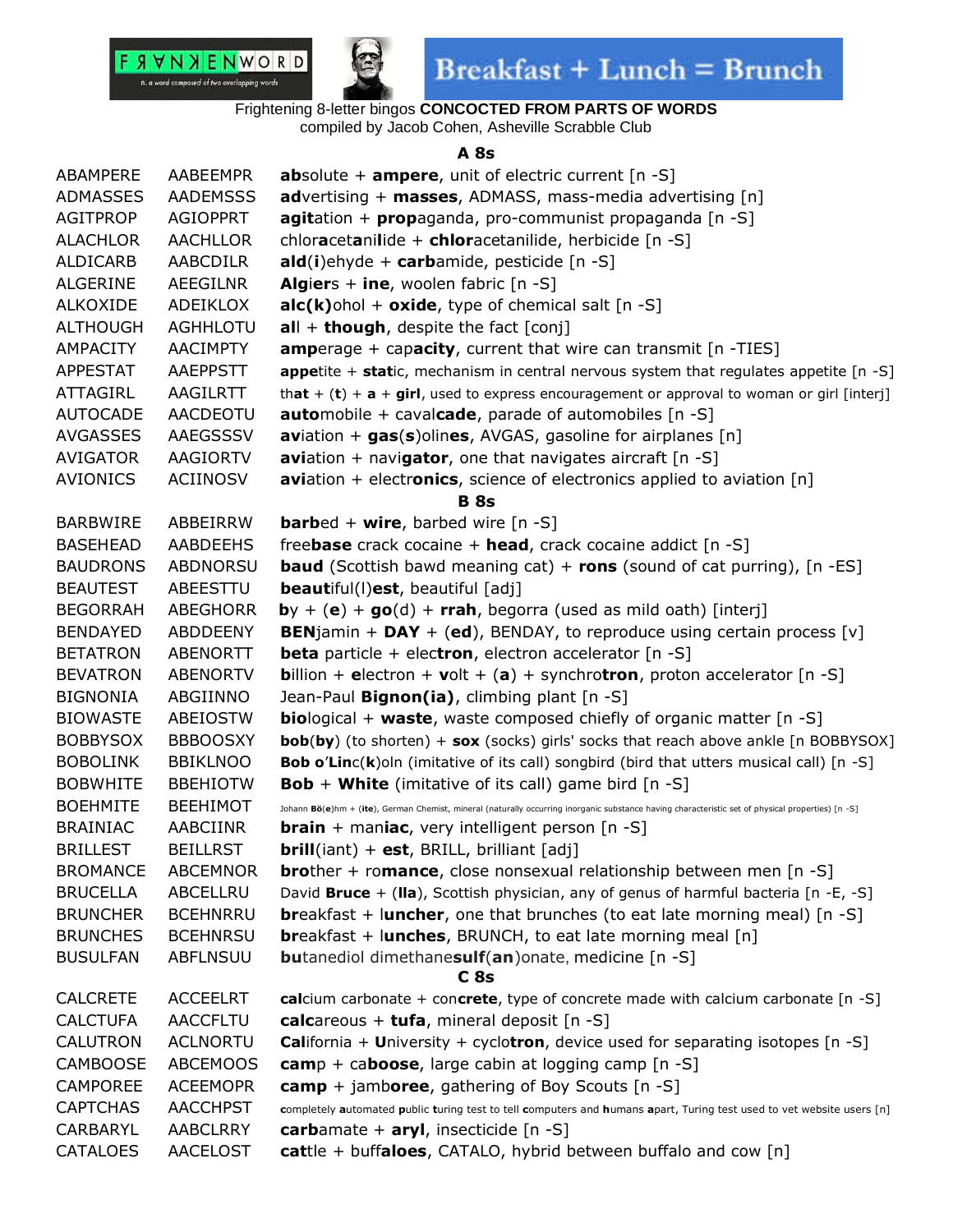

| <b>CATECHIN</b> | <b>ACCEHINT</b> | catechu + $(in)$ , chemical used in dyeing $[n -S]$                                                |
|-----------------|-----------------|----------------------------------------------------------------------------------------------------|
| <b>CATECHOL</b> | <b>ACCEHLOT</b> | <b>catech</b> cu + (ol), chemical used in photography $[n -S]$                                     |
| <b>CATTLEYA</b> | <b>AACELTTY</b> | William Cattley + (a), English botanist, tropical orchid $[n -S]$                                  |
| <b>CECROPIA</b> | <b>ACCEIOPR</b> | <b>Cecrops</b> +(ia), King of Attica, large North American moth [n -S]                             |
| <b>CHEDDITE</b> | <b>CDDEEHIT</b> | <b>Chedde(ite)</b> in Haute-Savoie on border of Switzerland and France, explosive [n -S]           |
| <b>CHILIDOG</b> | <b>CDGHIILO</b> | <b>chili</b> + hot <b>dog</b> , hot dog topped with chili $[n -S]$                                 |
| <b>CHRISMON</b> | <b>CHIMNORS</b> | <b>Christian + monogram, Christian monogram [n -S or -MA]</b>                                      |
| <b>CHRISTIE</b> | <b>CEHIIRST</b> | Christi(e)ana (Oslo), Norway, christy (skiing turn) [n -S]                                         |
| <b>CHROMOLY</b> | <b>CHLMOORY</b> | chromium + molybdenum, steel alloy made of chromium and molybdenum [n -LIES]                       |
| <b>CINEPLEX</b> | <b>CEEINPLX</b> | cinema + complex, trademark $[n - ES]$                                                             |
| <b>CIPAILLE</b> | ACEIILLP        | (sea) $ci + (pile)$ paille, pie with layers of meat and pastry [n -S]                              |
| <b>CLERIHEW</b> | <b>CEEHILRW</b> | Edmund Clerihew Bentley, (English writer who invented type of humorous poem) [n -S]                |
| <b>CLEVEITE</b> | <b>CEEEILTV</b> | Swedish chemist Per Teodor Cleve $+$ (ite), radioactive mineral [n -S]                             |
| <b>COCKAPOO</b> | <b>ACCKOOOP</b> | cocker + spaniel +poodle, hybrid between cocker spaniel and poodle $[n - S]$                       |
| <b>COCOPLUM</b> | <b>CCLMOOPU</b> | coconut + $plum$ , evergreen shrub $[n - S]$                                                       |
| <b>CONCHIES</b> | <b>CCEHINOS</b> | CONCHY, consci(chies)entious objector [n]                                                          |
| CONELRAD        | <b>ACDELNOR</b> | control + electromagnetic + radiation, system of defense in event of air attack $[n -S]$           |
| <b>CONGRATS</b> | <b>ACGNORST</b> | <b>congratulations, congratulations (congratulation)</b> [n]                                       |
| <b>CONTEMPO</b> | <b>CEMNOOPT</b> | contemporary, contemporary [adj]                                                                   |
| CONTRAIL        | <b>ACILNORT</b> | condensation + trail, visible trail of water vapor from aircraft $[n -S]$                          |
| <b>COPYLEFT</b> | <b>CEFLOPTY</b> | <b>copyright + left, license that allows free use of copyrighted software [n -S]</b>               |
| <b>COXSWAIN</b> | <b>ACINOSWX</b> | $\mathbf{cock}(\mathbf{x})$ boat + swain, to direct (crew) as coxswain [v -ED, -ING, -S]           |
| <b>CRAMBOES</b> | <b>ABCEMORS</b> | $k(c)$ rambe + (oes) (cabbage in Greek), CRAMBO, word game [n]                                     |
| <b>CREMAINS</b> | <b>ACEIMNRS</b> | cremated + remains, ashes of cremated body $[n]$                                                   |
| <b>CULTIVAR</b> | <b>ACILRTUV</b> | cultivated + variety, variety of plant originating under cultivation $[n -S]$                      |
|                 |                 | <b>D</b> 8s                                                                                        |
| <b>DABCHICK</b> | ABCCDHIK        | dip $(dab)$ + chick, small grebe $[n -S]$                                                          |
| <b>DALTONIC</b> | ACDILNOT        | John Dalton(ic), chemist and physicist, pertaining to form of color blindness [adj]                |
| <b>DAMASKED</b> | <b>AADDEKMS</b> | <b>Damasc(ked)</b> us, DAMASK, to weave with elaborate design [v]                                  |
| <b>DEMIJOHN</b> | <b>DEHIJMNO</b> | $d$ ame(emi)-jeanne(ohn) (French for Lady Jane), narrow-necked jug $[n -S]$                        |
| <b>DEMOBBED</b> | <b>BBDDEEMO</b> | <b>demobilization(bed)</b> , to discharge from military service [v]                                |
| <b>DEPERMED</b> | <b>DDEEEMPR</b> | $de + perm(ed)$ and magnet, to demagnetize [v]                                                     |
| DIELDRIN        | <b>DDEIILNR</b> | Otto Diels-Kurt Ald(rin)er chemical reaction, insecticide [n -S]                                   |
| <b>DIESELED</b> | <b>DDEEEILS</b> | Rudolph Diesel(s), German engineer, DIESEL, to continue running after ignition is turned off [v]   |
| <b>DIGERATI</b> | ADEGIIRT        | <b>digital + literati, persons skilled in use of computers</b> $[n]$                               |
| <b>DISKETTE</b> | <b>DEEIKSTT</b> | <b>disk</b> + cassette, floppy disk for computer $[n -S]$                                          |
| <b>DIVVYING</b> | <b>DGIINVVY</b> | div(vying)idend, to divide [v]                                                                     |
| <b>DOCUSOAP</b> | <b>ACDOOPSU</b> | <b>documentary + soap</b> opera, television series about activities of real people [n -S]          |
| <b>DOLDRUMS</b> | <b>DDLMORSU</b> | dull( $\text{dol}$ ) + tantrums, slump or slack period [n -S]                                      |
| <b>DRUTHERS</b> | <b>DEHRRSTU</b> | I + would + $ra(u)$ ther + s, DRUTHER, one's preference [n]                                        |
| <b>DUBONNET</b> | <b>BDENNOTU</b> | <b>DUBONNET</b> , family name of French wine merchants, red color [n -S]                           |
| <b>DUMBSIZE</b> | <b>BDEIMSUZ</b> | dumb + downsize, to reduce workforce so low that work cannot be done effectively [v -D, -ZING, -S] |
| <b>DWEEBIER</b> | <b>BDEEEIRW</b> | dwarf + feebleminded(ier) DWEEBY, socially inept [adj]                                             |
| <b>DWEEBISH</b> | <b>BDEEHISW</b> | <b>dwarf + feebleminded(ish)</b> DWEEB, unattractive or inept person [adj]                         |
|                 |                 | E <sub>8s</sub>                                                                                    |
| <b>ECOFREAK</b> | <b>ACEEFKOR</b> | ecology + freak, zealous environmentalist $[n -S]$                                                 |
| <b>ECONOBOX</b> | <b>BCENOOOX</b> | <b>econo</b> my + <b>box</b> , small economical car $[n - ES]$                                     |
|                 |                 |                                                                                                    |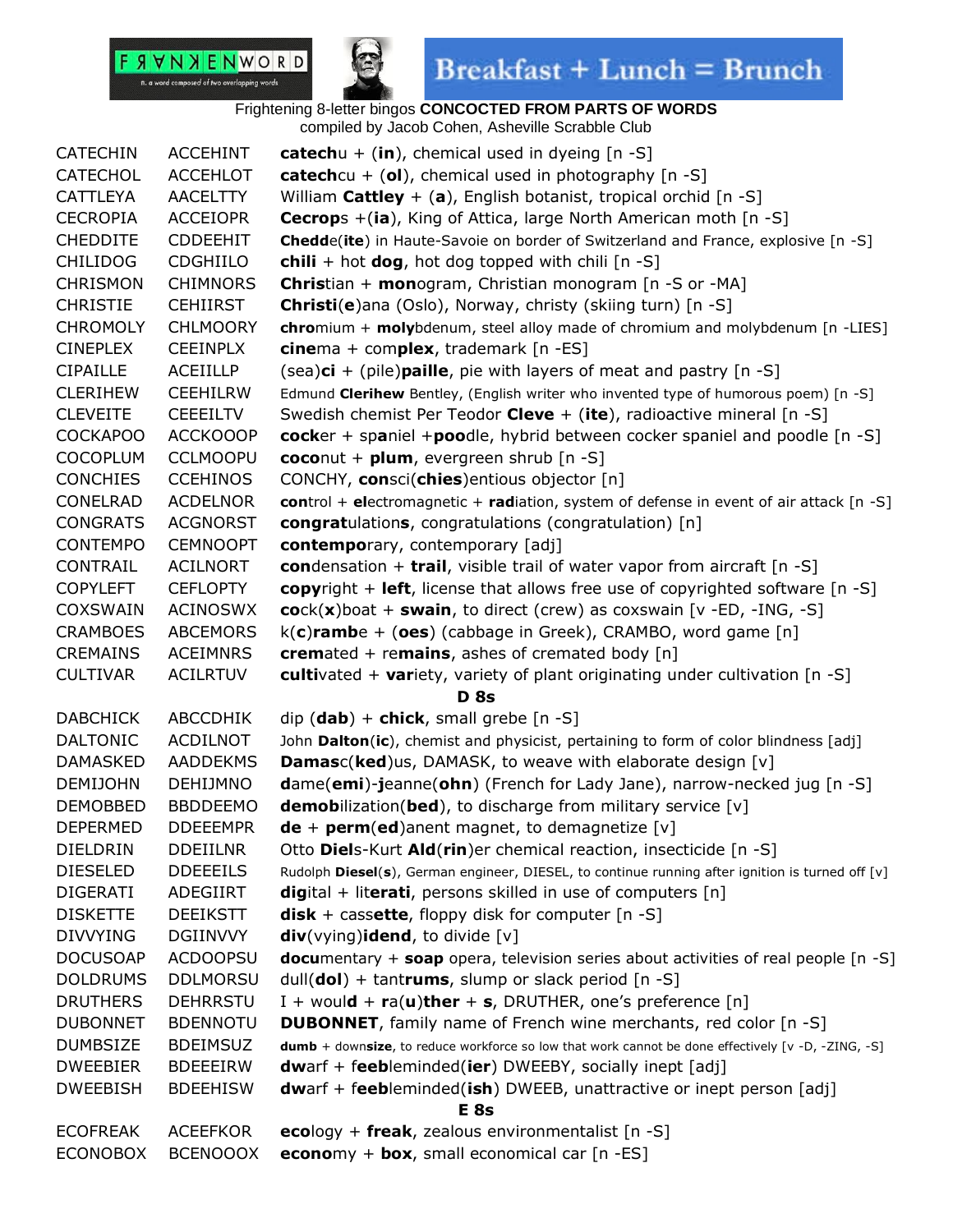



## $\textbf{Breakfast} + \textbf{Lunch} = \textbf{Brunch}$

| <b>ECOTOPIA</b> | <b>ACEIOOPT</b> | ecological + utopia, ecologically ideal region or form of society [n -S]                                                                      |
|-----------------|-----------------|-----------------------------------------------------------------------------------------------------------------------------------------------|
| <b>ELECTRET</b> | <b>CEEELRTT</b> | electricity + magnet, type of nonconductor $[n -S]$                                                                                           |
| <b>EMAILING</b> | AEGIILMN        | electronic + mailing, EMAIL, to send message to by computer $[v]$                                                                             |
| <b>EMBIGGEN</b> | <b>BEEGGIMN</b> | <b>embolden + big(gen)</b> , to make bigger [v -ED, -ING, -S]                                                                                 |
| <b>EMCEEING</b> | <b>CEEEGIMN</b> | M(em)aster of + C(cee)eremonies + ing, EMCEE, to serve as master of ceremonies [v]                                                            |
| <b>EMOTICON</b> | <b>CEIMNOOT</b> | emotion + icon, group of keyboard characters used to suggest facial expression or emotion [n -S]                                              |
| <b>ETHEPHON</b> | <b>EEHHNOPT</b> | <b>eth</b> yl + (e) + phosphonic acid, synthetic plant growth hormone $[n -S]$                                                                |
| <b>EUROLAND</b> | ADELNORU        | <b>European + land, eurozone (area formed by countries using euro)</b> $[n -S]$                                                               |
| <b>EUROPIUM</b> | EIMOPRUU        | <b>Europ(ium)e, metallic element [n -S]</b>                                                                                                   |
| <b>EUROZONE</b> | <b>EENOORUZ</b> | <b>European + zone, area formed by countries using euro [n -S]</b>                                                                            |
|                 |                 | <b>F</b> 8s                                                                                                                                   |
| <b>FEDEXING</b> | <b>DEEFGINX</b> | <b>Federal + Express + ing, FEDEX, to send by Federal Express</b> [v]                                                                         |
| FEMINAZI        | AEFIIMNZ        | <b>feminist + Nazi</b> , offensive word $[n -S]$                                                                                              |
| <b>FILMFEST</b> | <b>EFFILMST</b> | $film + festival$ , festival, festival at which many films are shown $[n -S]$                                                                 |
| <b>FIRMWARE</b> | <b>AEFIMRRW</b> | <b>firm</b> + hardware, computer program permanently stored on microchip $[n -S]$                                                             |
| <b>FLAPERON</b> | <b>AEFLNOPR</b> | <b>flap</b> + aileron, airfoil that functions as flap and aileron $[n -S]$                                                                    |
| <b>FLEXAGON</b> | <b>AEFGLNOX</b> | flex + hexagon, folded paper construction $[n -S]$                                                                                            |
| <b>FLEXTIME</b> | <b>EEFILMTX</b> | <b>flexible + time,</b> system that allows flexible working hours $[n -S]$                                                                    |
| <b>FLINKITE</b> | EFIIKLNT        | Swedish mineralogist, Gustav Flink, mineral (naturally occurring inorganic substance having characteristic set of physical properties) [n -S] |
| <b>FLUIDRAM</b> | ADFILMRU        | <b>fluid + dram</b> , unit of liquid capacity $[n -S]$                                                                                        |
| <b>FORMALIN</b> | <b>AFILMNOR</b> | <b>formaldehyde</b> + (in), aqueous solution of formaldehyde $[n -S]$                                                                         |
| <b>FRABJOUS</b> | <b>ABFJORSU</b> | fair + fabulous + joyous, splendid (magnificent) [adj]                                                                                        |
| <b>FRACKING</b> | <b>ACFGIKNR</b> | hydraulic frac(k)turing, engaged in fracking (injection of fluid into shale beds in order to freeing up petroleum reserves) [n -S]            |
| <b>FRAGGING</b> | AFGGGINR        | <b>frag(ging)</b> mentation grenade, to injure with type of grenade [v]                                                                       |
| <b>FURRINER</b> | EFINRRRU        | furri + foreigner, foreigner [n -S]                                                                                                           |
|                 |                 | G <sub>8s</sub>                                                                                                                               |
| <b>GADZOOKS</b> | <b>ADGKOOSZ</b> | $Go(a)d's + h(z)ooks$ , used as mild oath [interj]                                                                                            |
| <b>GASALIER</b> | AAEGILRS        | gasoline + chandelier, gaselier (gaslight chandelier) [n -S]                                                                                  |
| <b>GASELIER</b> | <b>AEEGILRS</b> | gasoline + chandelier, gaslight chandelier [n -S]                                                                                             |
| <b>GASOLIER</b> | <b>AEGILORS</b> | gasoline + chandelier, gaselier (gaslight chandelier) [n -S]                                                                                  |
| <b>GAZUNDER</b> | ADEGNRUZ        | goes(az) + under, to lower buyer's offer to seller of property [v -ED, -ING, -S]                                                              |
| <b>GORBLIMY</b> | <b>BGILMORY</b> | $Go(d) + (r) + blind + me(y)$ , blimey (used as expression of surprise) [interj]                                                              |
| <b>GRANDDAM</b> | AADDGMNR        | grand + dame, female parent of animal with offspring [n -S]                                                                                   |
|                 |                 | H 8s                                                                                                                                          |
| <b>HELILIFT</b> | <b>EFHIILLT</b> | <b>helicopter + lift, to transport by helicopter</b> $[n -S]$                                                                                 |
| <b>HELIPORT</b> | <b>EHILOPRT</b> | <b>helicopter + airport, airport for helicopters</b> $[n -S]$                                                                                 |
| <b>HELISTOP</b> | <b>EHILOPST</b> | <b>helicopter + stop, heliport (airport for helicopters)</b> [n -S]                                                                           |
| <b>HELITACK</b> | <b>ACEHIKLT</b> | <b>helicopter + attack, use of helicopters to fight forest fires [n -S]</b>                                                                   |
| <b>HERSTORY</b> | <b>EHORRSTY</b> | her + history, history with feminist viewpoint [n -RIES]                                                                                      |
| <b>HIZZONER</b> | <b>EHINORZZ</b> | $his(zz) + hono(e)r$ , used as title for mayor [n -S]                                                                                         |
| <b>HOWDYING</b> | <b>DGHINOWY</b> | <b>how do you</b> do? + ing, HOWDY, to greet with words "how do you do" [v]                                                                   |
| <b>HUMITURE</b> | EHIMRTUU        | humidity + temperature, combined measurement of temperature and humidity [n -S]                                                               |
| <b>HUSHABYE</b> | <b>ABEHHSUY</b> | $hush + lullaby(e)$ hushaby, (go to sleep -- used imperatively to soothe child) [v]                                                           |
|                 |                 | I8s                                                                                                                                           |
| <b>ICEKHANA</b> | <b>AACEHIKN</b> | $ice + gymkhana$ , automotive event held on frozen lake [n -S]                                                                                |
| <b>IGNITRON</b> | <b>GIINNORT</b> | <b>ignition</b> + electron, type of rectifier tube [n -S]                                                                                     |
| <b>INFOBAHN</b> | <b>ABFHINNO</b> | <b>information + autobahn</b> , electronic communications network [n -S]                                                                      |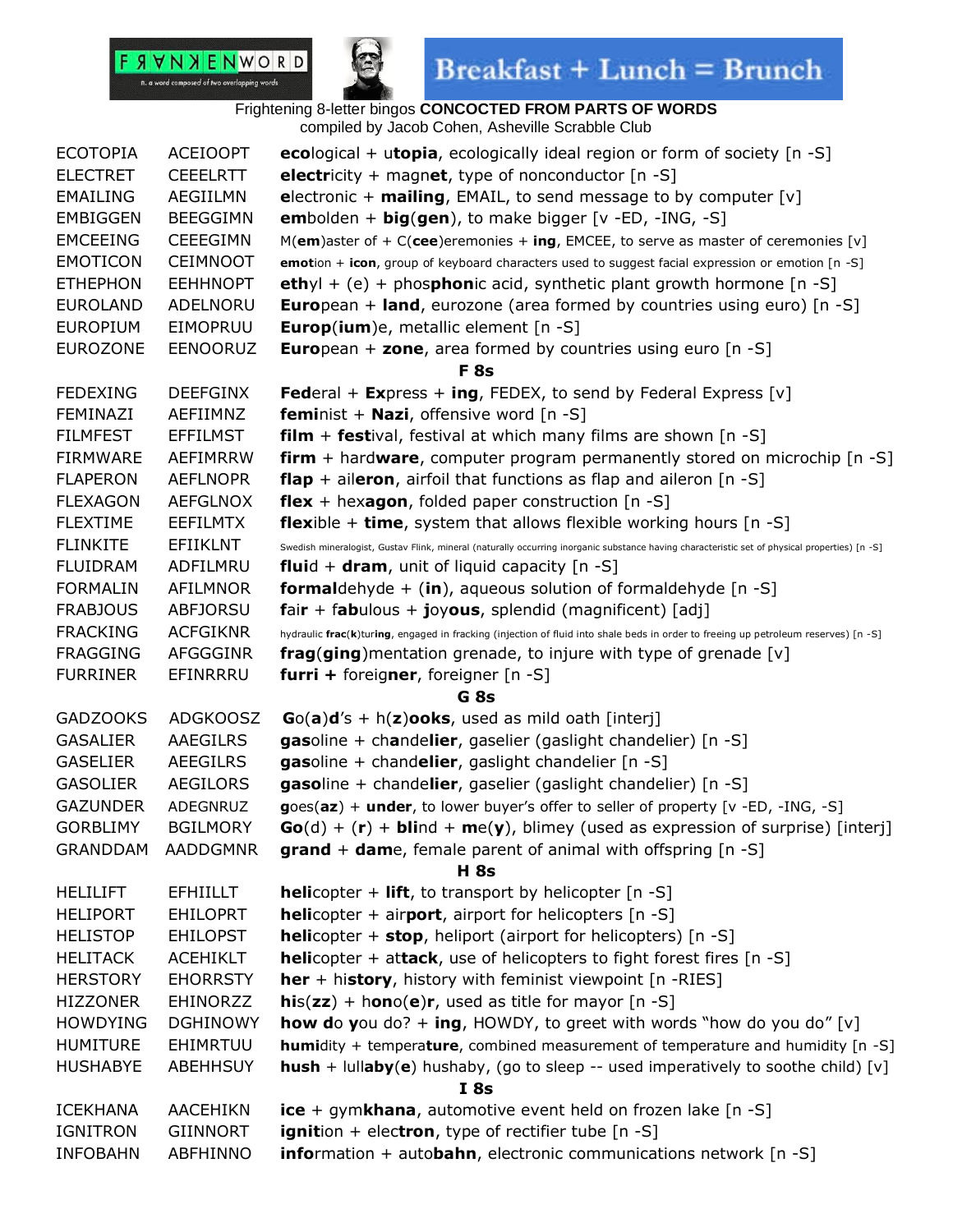

| <b>INFOTECH</b> | <b>CEFHINOT</b> | <b>information + technology, computer technology for distributing data</b> $[n -S]$<br>J 8s               |
|-----------------|-----------------|-----------------------------------------------------------------------------------------------------------|
| <b>JACKAROO</b> | <b>AACJKOOR</b> | <b>Jack</b> + kangaroo, jackeroo (inexperienced ranch hand) $[n -S]$                                      |
| <b>JACKEROO</b> | <b>ACEJKOOR</b> | <b>Jack</b> $+$ (e) + kangaroo, inexperienced ranch hand [n -S]                                           |
| <b>JANIFORM</b> | AFIJMNOR        | <b>Jan</b> us + (i) + form, hypocritical [adj]                                                            |
| <b>JUDICARE</b> | ACDEIJRU        | judicial + Medicare, legal aid whereby lawyers are paid by government for services to poor clients [n -S] |
| <b>JUMARING</b> | AGIJMNRU        | <b>Jurgen and Walter Marti + ing</b> —inventors of mountaineering climbing tool $[v]$                     |
| <b>JUMARRED</b> | ADEJMRRU        | <b>Jurgen and Walter Marti + red</b> —inventors of mountaineering climbing tool $[v]$                     |
| <b>JUNGLIST</b> | <b>GIJLNSTU</b> | <b>jungle</b> + (ist), performer of style of fast dance music $[n]$                                       |
|                 |                 | K <sub>8s</sub>                                                                                           |
| <b>KNEESIES</b> | <b>EEEIKNSS</b> | <b>knee</b> + footsies, pressing of one's knees against another person's knees $[n]$                      |
|                 |                 | <b>L</b> 8s                                                                                               |
| LESBIGAY        | ABEGILSY        | <b>les</b> bian + <b>bi</b> sexual + $\mathbf{gay}$ , lesbian, bisexual, or male homosexual [n -S]        |
| <b>LISTICLE</b> | <b>CEIILLST</b> | <b>list</b> + article, article consisting of list of items $[n - S]$                                      |
| <b>LISTSERV</b> | <b>EILRSSTV</b> | mailing list + service, email system that automatically send messages to all subscribers $[n - S]$        |
| LOCAVORE        | <b>ACELOORV</b> | local + carni- or herbi- or omnivore, one who eats foods grown locally when possible [n -S]               |
| <b>LOCOFOCO</b> | CCFLOOOO        | <b>locomotive + foco</b> (Italian for fire), type of friction match $[n -S]$                              |
| <b>LOOKITED</b> | <b>DEIKLOOT</b> | <b>look</b> at + it + s, LOOKIT, to look at [v]                                                           |
|                 |                 | <b>M</b> 8s                                                                                               |
| <b>MAGNOXES</b> | <b>AEGMNOSX</b> | <b>magnesium + no + oxidation(e)s, magnesium-based alloy</b> [n]                                          |
| <b>MALTIPOO</b> | <b>AILMOOPT</b> | <b>Malte(i)se + poo, cross between Maltese and poodle [n -S]</b>                                          |
| <b>MANSCAPE</b> | <b>AACEMNPS</b> | man + landscape, to trim or shave man's body hair to enhance appearance [v -D, -PING, -S]                 |
| <b>MASSCULT</b> | <b>ACLMSSTU</b> | $mass + media + culture$ , culture as popularized by mass media [n]                                       |
| <b>MEDFLIES</b> | <b>DEEFILMS</b> | <b>Mediterranean + fruit flies, MEDFLY, Mediterranean fruit fly</b> $[n]$                                 |
| MEDICAID        | ACDDEIIM        | <b>medical + aid,</b> type of governmental health program $[n -S]$                                        |
| MEDICARE        | <b>ACDEEIMR</b> | <b>medical + care,</b> type of governmental health program $[n -S]$                                       |
| MEDICIDE        | CDDEEIIM        | <b>medical</b> + suicide, medically assisted suicide [n -S]                                               |
| MINGIEST        | <b>EGIIMNST</b> | $mean + stringiest$ , MINGY, mean and stingy [adj]                                                        |
| <b>MOBOCRAT</b> | <b>ABCMOORT</b> | $\textbf{mob} + (\textbf{o}) +$ democrat, supporter of mob rule [n -S]                                    |
| <b>MOCKTAIL</b> | <b>ACIKLMOT</b> | $\textbf{mock}$ + cocktail, cocktail with no alcohol [n -S]                                               |
| <b>MONOKINI</b> | <b>IIKMNNOO</b> | $\text{mono} + \text{bikini}$ , lower half of bikini [n -S]                                               |
|                 |                 | <b>N</b> 8s                                                                                               |
| <b>NAVICERT</b> | <b>ACEINRTV</b> | navigation + certification, document permitting vessel passage through naval blockade [n -S]              |
| <b>NEGATRON</b> | <b>AGENNORT</b> | <b>negative</b> + electron, electron (elementary particle) $[n -S]$                                       |
| <b>NETROOTS</b> | <b>ENOORSTT</b> | Internet + grassroots, political activists at basic level of society who communicate via Internet [n]     |
| <b>NEWSCAST</b> | <b>ACENSSTW</b> | <b>news</b> + broadcast, news broadcast [n -S]                                                            |
| <b>NICHROME</b> | <b>CEHIMNOR</b> | $nickel + chrome, trademark [n -S]$                                                                       |
| NUMMIEST        | EIMMNSTU        | $n(y)$ ummiest, NUMMY, delicious [adj]                                                                    |
|                 |                 | <b>O</b> 8s                                                                                               |
| OLLIEING        | <b>EGIILLNO</b> | nickname for Alan OLLIE Gelfand + ING, to perform maneuver in skateboarding or snowboarding [v]           |
| ORTHICON        | <b>CHINOORT</b> | ortho + icon(oscope), type of television camera tube $[n -S]$                                             |
|                 |                 | <b>P</b> 8s                                                                                               |
| <b>PALEOCON</b> | <b>ACELNOOP</b> | <b>Paleolithic + conservative, extremely right-wing conservative [n -S]</b>                               |
| <b>PALIMONY</b> | <b>AILMNOPY</b> | pal + alimony, allowance paid to one member of unmarried couple who have separated [n -NIES]              |
| PARADROP        | <b>AADOPPRR</b> | <b>para</b> chute + $drop$ , to deliver by parachute [V -PPED, -PPING, -S]                                |
| <b>PARAFORM</b> | <b>AAFMOPRR</b> | <b>para</b> + <b>form</b> aldehyde, substance used as antiseptic $[n -S]$                                 |
| PARAKITE        | AAEIKPRT        | parachute + kite, parachute kite for towing person through air by motorboat [n -S]                        |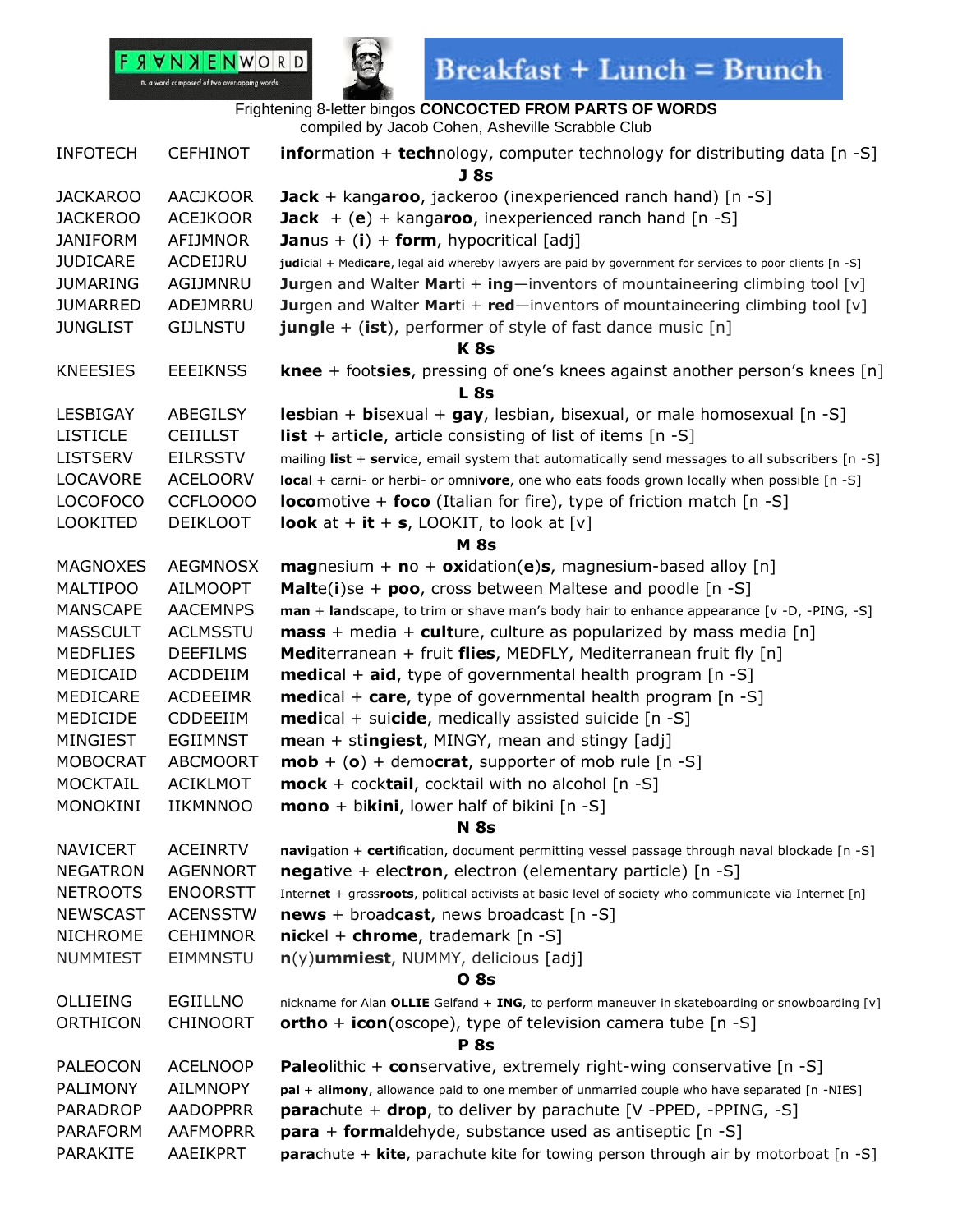

## $\textbf{Breakfast} + \textbf{Lunch} = \textbf{Brunch}$

| PARAQUAT        | AAAPQRTU        | <b>para</b> + <b>quat</b> ernary ammonium salt, weed killer $[n -S]$                                                            |  |
|-----------------|-----------------|---------------------------------------------------------------------------------------------------------------------------------|--|
| PARAWING        | AAGINPRW        | <b>para</b> chute + <b>wing</b> , winglike parachute $[n -S]$                                                                   |  |
| <b>PARTAKER</b> | <b>AAEKPRRT</b> | $part + taker$ , one that partakes (to participate) [n -S]                                                                      |  |
| <b>PEEKAPOO</b> | <b>AEEKOOPP</b> | <b>Pe(e)</b> kingese + <b>poo</b> dle, dog that is cross between Pekingese and poodle [n -S]                                    |  |
| PHARMING        | <b>AGHIMNPR</b> | pharmaceutical + farming, production of pharmaceuticals from genetically altered plants or animals [v]                          |  |
| PHISHING        | <b>GHHIINPS</b> | phreak + fishing, PHISH, practice of using email illegally to induce people to reveal personal information [v]                  |  |
| <b>PHREAKER</b> | <b>AEEHKPRR</b> | phone + freak + (er), one that phreaks (to gain illegal access to long-distance telephone service to avoid tolls) [n -S]        |  |
| PICLORAM        | <b>ACILMOPR</b> | <b>picolinic acid + chloramine, herbicide</b> $[n -S]$                                                                          |  |
| PINOTAGE        | <b>AEGINOPT</b> | <b>Pinot</b> (Noir)+ Hermitage, names of types of grapes [n -S]                                                                 |  |
| <b>PIXELATE</b> | <b>AEEILPTX</b> | pic(x)ture + element, to divide image into pixels for display in digital format [v -D, -TING, -S]                               |  |
| PIXILATE        | <b>AEIILPTX</b> | pic(x)ture + element, pixelate, to divide image into pixels for display in digital format [v -D, -TING, -S]                     |  |
| <b>PLAINING</b> | AGIILNNP        | complaining, PLAIN, to complain (to express discontent) [v]                                                                     |  |
| <b>PLEATHER</b> | AEEHLPRT        | <b>plastic + leather,</b> plastic fabric made to look like leather $[n -S]$                                                     |  |
| <b>PLENCHES</b> | <b>CEEHLNPS</b> | <b>pliers</b> + wrenches, tool serving as pliers and wrench $[n]$                                                               |  |
| POLYBRID        | <b>BDILOPRY</b> | $poly + hybrid$ , type of hybrid plant [n -S]                                                                                   |  |
| <b>PORTAPAK</b> | <b>AAKOPPRT</b> | <b>portable + package, portable combined video recorder and camera [n -S]</b>                                                   |  |
| <b>POSITRON</b> | <b>INOOPRST</b> | <b>positive + electron, subatomic particle [n -S]</b>                                                                           |  |
| <b>POSTGRAD</b> | <b>ADGOPRST</b> | <b>post</b> + graduate, student continuing formal education after graduation $[n -S]$                                           |  |
| <b>POSTSYNC</b> | <b>CNOPSSTY</b> | post + synchronization, to add sound to film after scene has been photographed [v -ED, -ING, -S]                                |  |
| <b>PREGGERS</b> | <b>EEGGPRRS</b> | <b>pregnant + gers, pregnant (carry developing fetus in uterus)</b> [adj]                                                       |  |
| PREMEDIC        | <b>CDEEIMPR</b> | <b>pre-medical</b> , premed (student preparing for study of medicine) [n -S]                                                    |  |
| <b>PREPPING</b> | <b>EGINPPPR</b> | <b>prep(ping)</b> aratory school, PREP, to attend preparatory school [v]                                                        |  |
| <b>PRISSIER</b> | <b>EIIPRRSS</b> | $prim + siss(ier)y$ , excessively or affectedly proper [adj]                                                                    |  |
| <b>PRISSIES</b> | <b>EIIPRSSS</b> | prim + sissies, PRISSY, one who is prissy (excessively or affectedly proper) [n]                                                |  |
| <b>PRISSILY</b> | <b>IILPRSSY</b> | $\text{prim} + \text{siss}(\text{ily})$ y, excessively or affectedly proper [adv]                                               |  |
| PRISSING        | <b>GIINPRSS</b> | prim + siss(ing)y, PRISS, to act in prissy (excessively or affectedly proper) manner [v]                                        |  |
| <b>PROMOING</b> | <b>GIMNOOPR</b> | <b>promoting,</b> PROMO, to promote (to contribute to progress of) $[v]$                                                        |  |
| <b>PROSUMER</b> | <b>EMOPRRSU</b> | professional + consumer, one who buys electronic products that are in quality between consumer and professional grades [n -S]   |  |
| <b>PROTEOME</b> | <b>EEMOOPRT</b> | <b>prote</b> in + genome, complement of proteins expressed by genome $[n -S]$                                                   |  |
| PROXEMIC        | <b>CEIMOPRX</b> | <b>proximity</b> + phonemic, pertaining to branch of environmental study $[adj]$                                                |  |
| <b>PULMOTOR</b> | <b>LMOOPRTU</b> | <b>pulmo</b> nary + resuscitator, respiratory device $[n -S]$                                                                   |  |
| <b>PULTRUDE</b> | <b>DELPRTUU</b> | pull + extrude, to make plastic object by drawing resin-coated glass fibers through die [v -D, -DING, -S]                       |  |
|                 |                 | Q 8s                                                                                                                            |  |
|                 |                 | <b>R</b> 8s                                                                                                                     |  |
| <b>RADWASTE</b> | <b>AADERSTW</b> | <b>radioactive + waste, radioactive waste [n -S]</b>                                                                            |  |
| <b>RECCEING</b> | <b>CCEEGINR</b> | rec(ce)onnoitering, RECCE, to reconnoiter [v]                                                                                   |  |
| <b>RECONNED</b> | <b>CDEENNOR</b> | reconnoitered, to reconnoiter [v]                                                                                               |  |
| <b>REDONNED</b> | <b>DDEENNOR</b> | redo + on +(ned), REDON, to don again [v]                                                                                       |  |
| <b>REFUSNIK</b> | <b>EFIKNRSU</b> | refusal + Sputnik?, Soviet citizen who was refused permission to emigrate [n -S]                                                |  |
| <b>REHABBER</b> | ABBEEHRR        | one that rehabilitates + ber, one that rehabs (to restore to good condition) $[n -S]$                                           |  |
| <b>ROBOCALL</b> | <b>ABCLLOOR</b> | robotic + call, telephone call from automated source that delivers prerecorded message to large number of people [n -S]         |  |
| <b>ROTOTILL</b> | <b>ILLOORTT</b> | rotary + $\sigma$ + till, to till soil with type of farming implement [ $v$ -ED, -ING, -S]                                      |  |
| <b>RUBBABOO</b> | ABBBOORU        | roux $+(bb)$ aboo (French & Algonquin), rubaboo (type of soup) [n-S]                                                            |  |
| S8s             |                 |                                                                                                                                 |  |
| SAMBAING        | AABGIMNS        | $z(s)$ ambacueca + (ing), SAMBA, to perform Brazilian dance [v]                                                                 |  |
| <b>SCHIZIER</b> | <b>CEHIIRSZ</b> | schizhoid(ier), affected with schizophrenia (type of psychotic disorder) [adj]                                                  |  |
| <b>SCUBAING</b> | ABCGINSU        | SCUBA (self-contained underwater breathing apparatus) +(ing), to swim underwater using breathing device with compressed air [v] |  |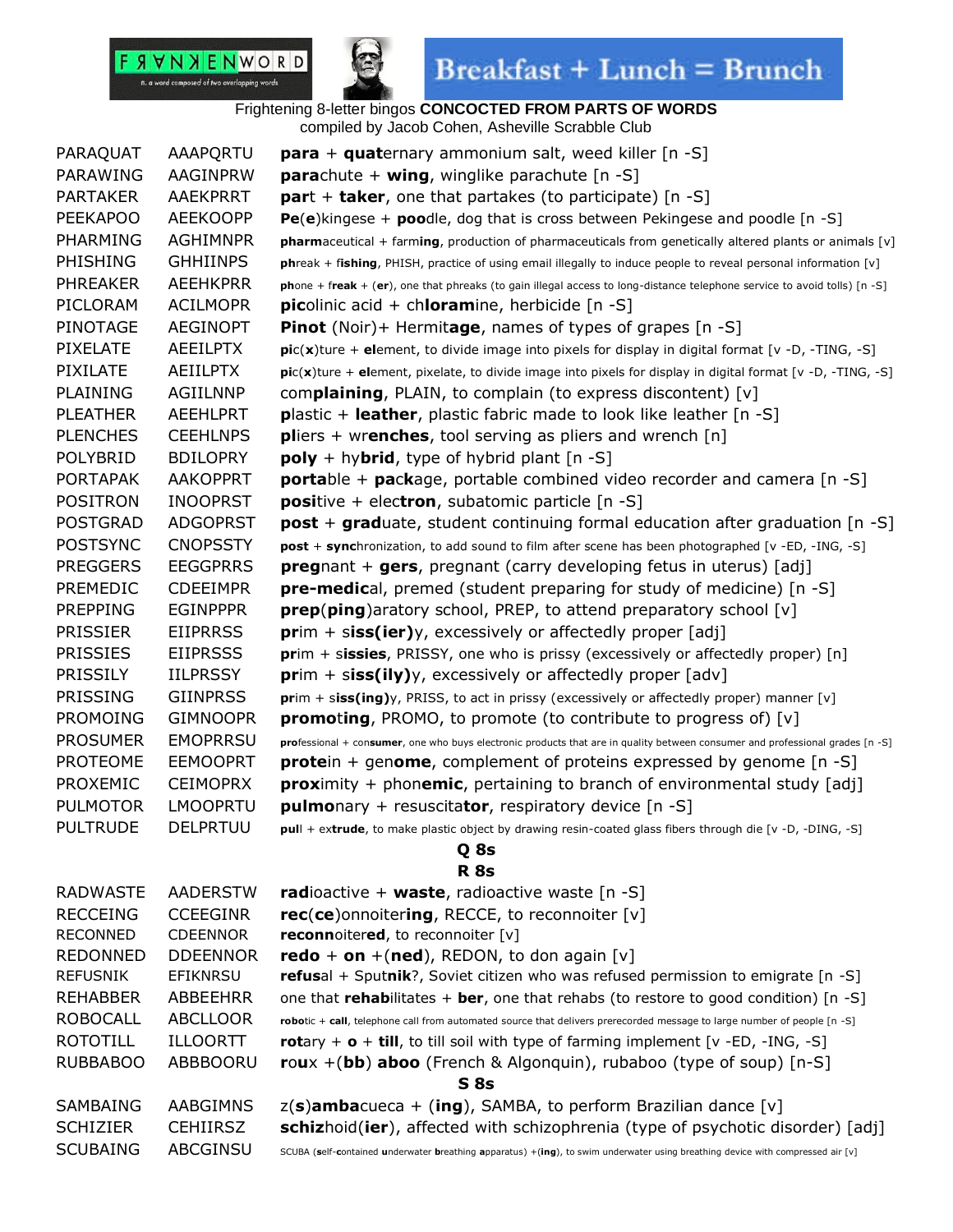### F **A V N X E N W O R D**

n. a word composed of two overlapping words



## $\textbf{Breakfast} + \textbf{Lunch} = \textbf{Brunch}$

| <b>SHROOMER</b> | <b>EHMOORRS</b> | mushroom+(er), one who enjoys eating mushrooms $[n -S]$                                                        |  |
|-----------------|-----------------|----------------------------------------------------------------------------------------------------------------|--|
| <b>SILASTIC</b> | <b>ACIILSST</b> | silicon + elastic, trademark $[n -S]$                                                                          |  |
| <b>SKEDDING</b> | <b>DDEGIKNS</b> | $sch(k)ed(d)$ uling, to schedule (to assign to certain date or time) [v]                                       |  |
| <b>SLEAZOID</b> | ADEILOSZ        | sleazy + humanoid, person of low morals or character $[n -S]$                                                  |  |
| <b>SLIMSIER</b> | <b>EIILMRSS</b> | <b>slim</b> + flimsier, SLIMSY, flimsy (lacking solidity or strength) [adj]                                    |  |
| <b>SNAFUING</b> | AFGINNSU        | situation normal: all fouled up + (ing), SNAFU, to bring into state of confusion $[v]$                         |  |
| <b>SNOCOACH</b> | <b>ACCHNOOS</b> | snow + coach, bus-like vehicle with large tires or tracks for traveling on snow [n -ES]                        |  |
| SOLIQUID        | DIILOSQU        | solid + liquid, fluid colloidal system [n -S]                                                                  |  |
| SONOBUOY        | <b>BNOOOSUY</b> | sonar + $o+$ buoy, buoy that detects and transmits underwater sounds $[n -S]$                                  |  |
| <b>SPANSULE</b> | <b>AELNPSSU</b> | time span + capsule, trademark $[n -S]$                                                                        |  |
| <b>SPARABLE</b> | <b>AABELPRS</b> | sparrow(a) + bill(le), type of nail $[n -S]$                                                                   |  |
| <b>SPECTING</b> | <b>CEGINPST</b> | $ex(s)$ pecting, SPECT, expecting $[v]$                                                                        |  |
| <b>SPRADDLE</b> | <b>ADDELPRS</b> | sprawl + straddle, to straddle (to sit, stand, or walk with legs wide apart) [v -D, -LING, -S]                 |  |
| SQUEGGED        | <b>DEEGGQSU</b> | <b>squeeze</b> + wedg(g)ed, SQUEG, to oscillate in irregular manner [v]                                        |  |
| SQUIGGLE        | EGGILQSU        | squirm + wriggle, to wriggle (to turn or twist in sinuous manner) [v -D, -LING, -S]                            |  |
| <b>STANDISH</b> | <b>ADHINSST</b> | <b>stand + dish, receptacle for pens and ink [n -ES]</b>                                                       |  |
| <b>STICTION</b> | <b>CIINOSTT</b> | static + friction, force required to begin to move body that is in contact with another body [n -S]            |  |
| <b>STOLPORT</b> | <b>LOOPRSTT</b> | short + takeoff + landing + airport, airport for aircraft needing comparatively short runways [n -S]           |  |
| <b>SUMBITCH</b> | <b>BCHIMSTU</b> | $son + of + a (um) + bitch$ , offensive word [n -ES]                                                           |  |
| <b>SUPERPRO</b> | <b>EOPPRRSU</b> | <b>superior + professional, superior professional [n -S]</b>                                                   |  |
| <b>SYNGASES</b> | <b>AEGNSSSY</b> | synthetic + gases, SYNGAS, mixture of carbon monoxide and hydrogen used in chemical synthesis [n]              |  |
| <b>SYNTHPOP</b> | <b>HNOPPSTY</b> | synthesizer + popular, popular music played with synthesizers $[n -S]$                                         |  |
| <b>SYSADMIN</b> | ADIMNSSY        | system + administrator, system administrator [n -S]                                                            |  |
|                 |                 | <b>T</b> 8s                                                                                                    |  |
| <b>TARNALLY</b> | <b>AALLNRTY</b> | (e)ternal, TARNAL, damned (damnable (detestable)) [adv]                                                        |  |
| <b>TEENYBOP</b> | <b>BEENOPTY</b> | <b>teen(y)</b> ager + <b>bop</b> per, pertaining to young teenager $[n -S]$                                    |  |
| <b>TELECAST</b> | <b>ACEELSTT</b> | <b>tele</b> vision + broadcast, to broadcast television $[v - ED, -ING, -S]$                                   |  |
| <b>TELECINE</b> | <b>CEEEILNT</b> | <b>tele</b> vision + $\text{cinem}_0$ , broadcasting of movie on television [n -S]                             |  |
| <b>TELECOMM</b> | <b>CEELMMOT</b> | <b>telecomm</b> unication, telecommunication [n -S]                                                            |  |
| <b>TELEFILM</b> | EEFILLMT        | <b>tele</b> vision + film, motion picture made for television $[n-S]$                                          |  |
| <b>TELEPLAY</b> | <b>AEELLPTY</b> | <b>tele</b> vision + $\boldsymbol{play}$ , play written for television [n-S]                                   |  |
| <b>TELETHON</b> | <b>EEHLNOTT</b> | <b>tele</b> vision + marathon, fund-raising television program $[n -S]$                                        |  |
| <b>TELEXING</b> | <b>EEGILNTX</b> | <b>tele</b> printer + <b>ex</b> changes + (ing), TELEX, to send message by type of telegraphic system [v]      |  |
| <b>TRANKING</b> | <b>AGIKNNRT</b> | <b>tran</b> q( <b>k</b> )utilizing, to tranquilize $[v]$                                                       |  |
| <b>TRAVELOG</b> | <b>AEGLORTV</b> | <b>travel</b> + monolog, lecture or film on traveling $[n -S]$                                                 |  |
| TRIMARAN        | AAIMNRRT        | tri (three) + catamaran, sailing vessel $[n -S]$                                                               |  |
| <b>TWERKING</b> | <b>GIEKNRTW</b> | <b>twitching + jerking, to dance in particular style originating in New Orleans [v]</b>                        |  |
|                 |                 | <b>U</b> 8s                                                                                                    |  |
| <b>UMTEENTH</b> | <b>EEHMNTTU</b> | umpty (Morse Code colloquial name for a dash) + teen + th, indefinite but not early position in sequence [adj] |  |
| <b>UTILIDOR</b> | <b>DIILORTU</b> | <b>utility</b> + corridor, insulated system of pipes for use in arctic regions $[n - S]$                       |  |
| <b>V 8s</b>     |                 |                                                                                                                |  |
| <b>VARACTOR</b> | <b>AACORRTV</b> | <b>variable + reactor, capacitor with variable resistance</b> $[n -S]$                                         |  |
| <b>VARISTOR</b> | <b>AIORRSTV</b> | <b>variable + resistor, type of electrical resistor</b> $[n -S]$                                               |  |
| <b>VIDEOCAM</b> | <b>ACDEIMOV</b> | <b>video</b> + camera, camera for recording images and usually sound $[n -S]$                                  |  |
| <b>VIDEOTEX</b> | <b>DEEIOTVX</b> | video + text, electronic system for transmitting data to subscriber's video screen [n -ES]                     |  |
| <b>VLOGGING</b> | <b>GGGILNOV</b> | video +blogging, VLOG, to blog video material [v]                                                              |  |